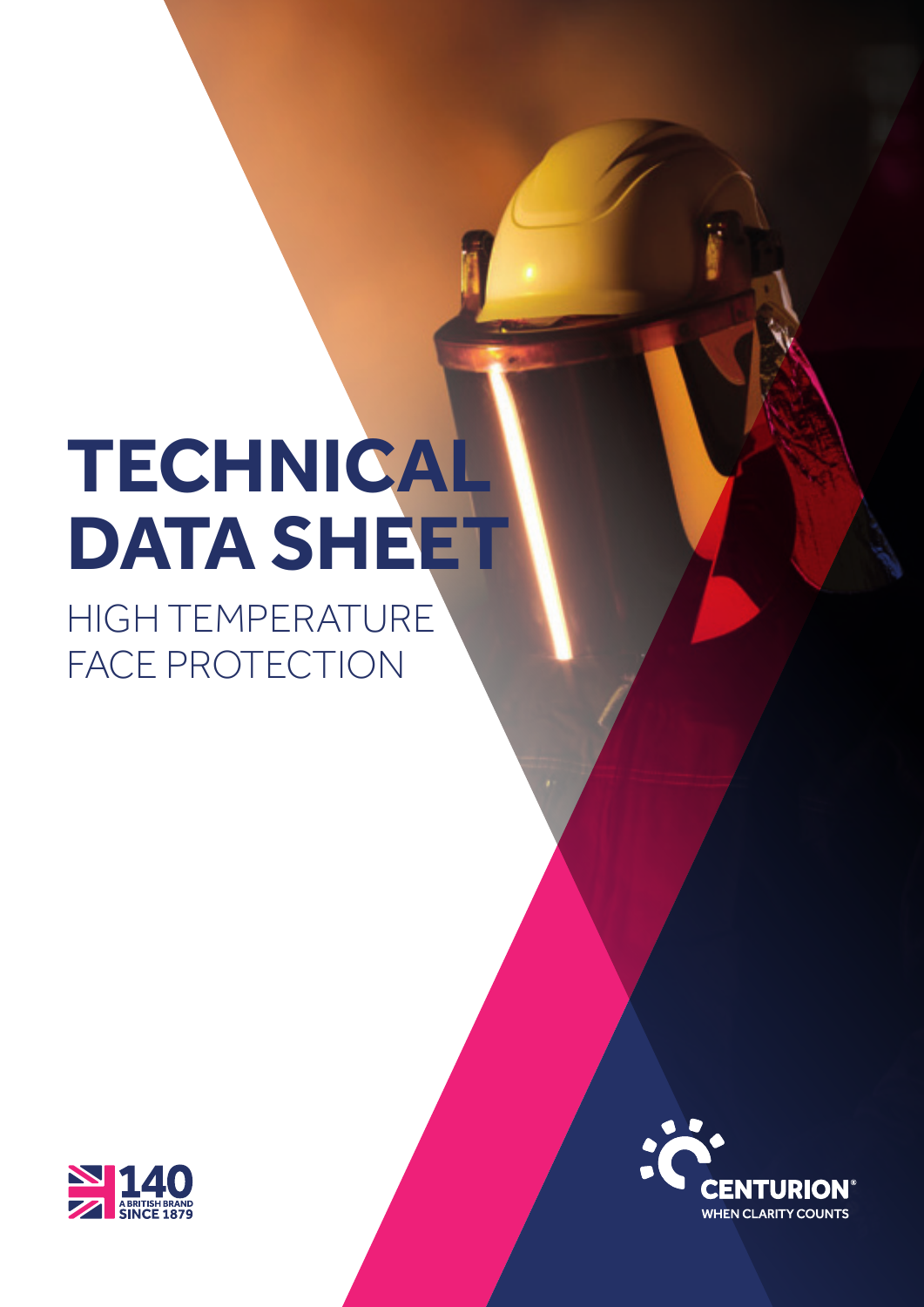# **HELMET MOUNTED HIGH TEMPERATURE FACE PROTECTION**

**The Centurion high heat range is designed to offer high levels of head protection for the toughest of environments, to provide specialist protection in areas of high temperatures.**

**Our face protection range consists of various face screens and carriers for mounting onto our Nexus High Heat or Vulcan high heat helmets.**

# **FEATURES AND BENEFITS**

- Choice of screens dependant on application and heat severity, ranging from full Clear high heat screen, to 50/50 Duo Clear and Copper screen to full Gold screen to deflect the high radiant heat.
- The Duo screen benefits from a Copper top screen that provides protection from radiant heat as well as infrared protection for the eyes while a Clear bottom screen provides improved visibility and safety when looking down and moving around.
- Choice of two carriers (Polyetherimide and Coated metal), both compatible with both high heat helmets.



High Heat Metal Carrier with Duo Screen



High Heat Metal Carrier with Gold Screen

> High Heat Carrier with Gold Screen and Aluminised Neck Cape

# **MARKETS**

Ideal in foundries, when casting, producing or fabricating metals such as steel, iron, copper or aluminium

**SPECIFICATION: HIGH TEMPERATURE CARRIERS - HELMET COMPATIBILITY**

|                        | <b>Product</b>                     | <b>Connection Clip</b> | For use with                                                       | Material       | <b>Weight</b> |
|------------------------|------------------------------------|------------------------|--------------------------------------------------------------------|----------------|---------------|
| <b>Product Options</b> | High Heat Carrier                  |                        |                                                                    | Polyetherimide | 101q          |
|                        | High Heat Carrier with Thumbscrews | Connect & Euro         | Vulcan Helmet (Connect Slot)<br>Nexus High Heat Helmet (Euro Slot) | Polyetherimide | 116g          |
|                        | High Heat Metal Carrier            |                        |                                                                    | Coated Metal   | 160q          |
|                        |                                    |                        |                                                                    |                |               |

| <b>SPECIFICATION: FACE SCREENS</b> |  |
|------------------------------------|--|
|------------------------------------|--|

|                        | <b>Product</b>          | Colour                                  | <b>Material</b>                                                             | Screen Length<br>(visible length when fitted)              | Weight |
|------------------------|-------------------------|-----------------------------------------|-----------------------------------------------------------------------------|------------------------------------------------------------|--------|
|                        | Clear Triacetate Screen | Clear                                   | 1mm Triacetate                                                              | 210 mm                                                     | 136q   |
| <b>Product Options</b> | Gold Screen             | <b>Gold Coated</b>                      | 1mm Green Polycarbonate                                                     | 210mm                                                      | 120g   |
|                        | Duo Screen              | Copper Coated (Top) /<br>Clear (Bottom) | 1mm Green Polycarbonate Top Half Screen with<br>1mm Clear Triacetate Screen | 95 mm Copper Top Half Screen<br>115 mm Clear Bottom Screen | 196q   |

### **SPECIFICATION: FACE SCREENS - CARRIER COMPATIBILITY**

| <b>Product Options</b> | Product                 | For use with                                  |
|------------------------|-------------------------|-----------------------------------------------|
|                        | Clear Triacetate Screen |                                               |
|                        | Gold Screen             | High Heat Carrier and High Heat Metal Carrier |
|                        | Duo Screen              | High Heat Metal Carrier                       |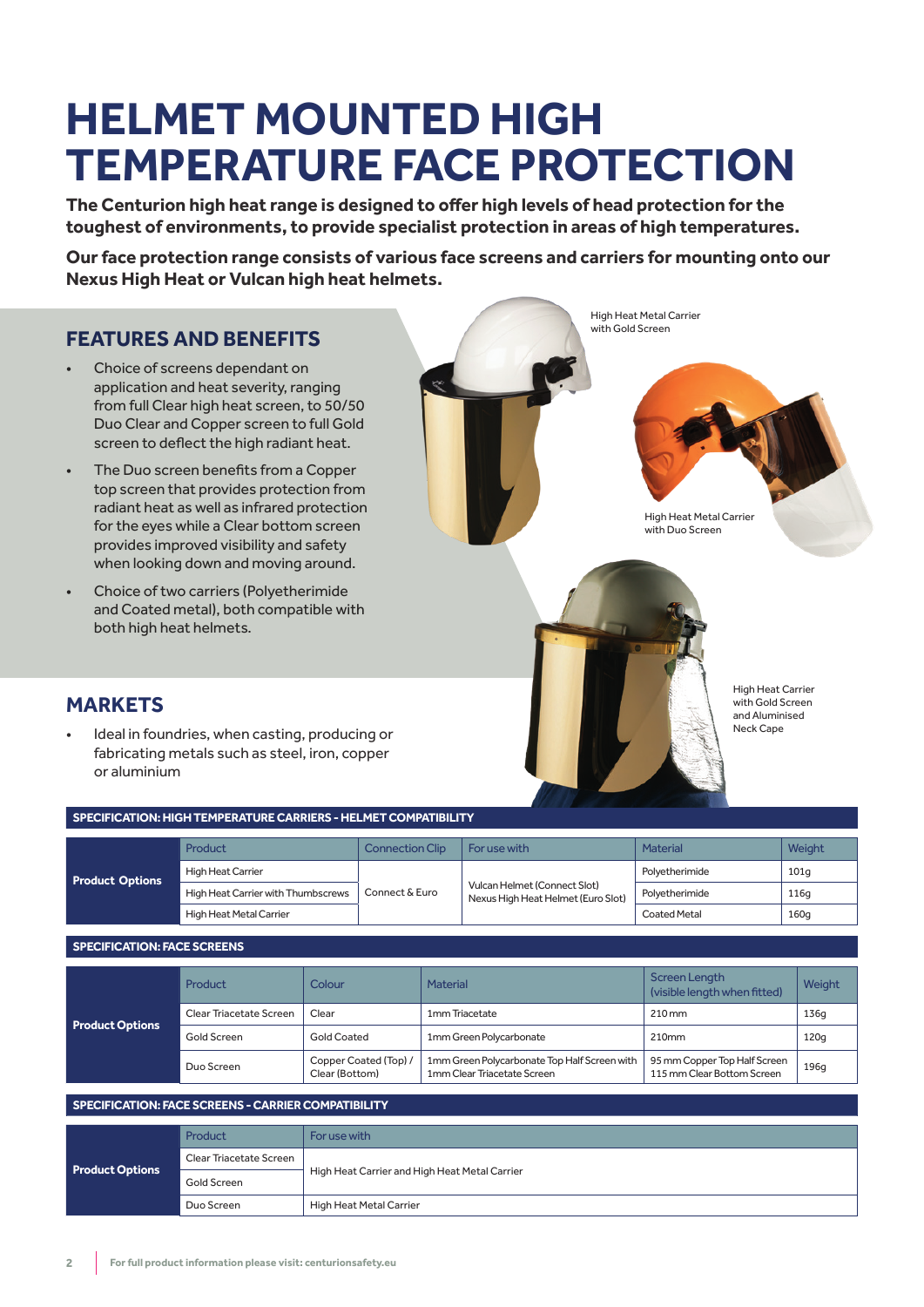| <b>APPLICATIONS</b>            |                                                                                                         |                                                                                                                                        |                  |                     |                     |  |  |  |
|--------------------------------|---------------------------------------------------------------------------------------------------------|----------------------------------------------------------------------------------------------------------------------------------------|------------------|---------------------|---------------------|--|--|--|
| Product                        | Applications                                                                                            |                                                                                                                                        |                  |                     |                     |  |  |  |
|                                | equipment used in welding<br>personal eye-protection<br>and similar operations)<br>Welding (filters for | emittive fluxes (notably<br>braze welding of heavy<br>Welding (Welding and<br>metals. Welding with<br>light allows)<br>Oxygen cutting) | <b>High Heat</b> | High Heat Infra Red | Inorganic Chemicals |  |  |  |
| <b>Clear Triacetate Screen</b> |                                                                                                         |                                                                                                                                        |                  |                     |                     |  |  |  |
| <b>Gold Screen</b>             |                                                                                                         |                                                                                                                                        |                  |                     |                     |  |  |  |
| <b>Duo Screen</b>              |                                                                                                         |                                                                                                                                        |                  |                     |                     |  |  |  |

# **EUROPEAN AND INTERNATIONAL STANDARDS WITH OPTIONS**

| <b>Product</b>                                      | EN 166:2001: Personal Eye Protection |                               |                      |                   |                     |                         |                                                      |                  | EN 169: 2002 : Filters for Welding | EN 170: 2002 : Ultraviolet Filters |                                                            | EN171:2002: Infrared Filters    |                                     | EN 172: 1995 : Sunglare Filters | GS-ET-29 Rev 1 Supplementary         | requirements for the testing and certification<br>of face shields for electrical works | Standard for Occupational and Educational<br>ANSI/ISEA Z87.12010 American National | Personal Eye and Face Protection Devices |                       |
|-----------------------------------------------------|--------------------------------------|-------------------------------|----------------------|-------------------|---------------------|-------------------------|------------------------------------------------------|------------------|------------------------------------|------------------------------------|------------------------------------------------------------|---------------------------------|-------------------------------------|---------------------------------|--------------------------------------|----------------------------------------------------------------------------------------|------------------------------------------------------------------------------------|------------------------------------------|-----------------------|
|                                                     | F-Low Energy Impact                  | <b>B-Medium Energy Impact</b> | A-High Energy Impact | 1 - Optical Class | 3 - Liquid droplets | 9 - Molten Metal Splash | T-High Speed Particles at<br>extremes of temperature | 8 - Electric Arc | Scale Number 3                     | Scale Number 5                     | 2C-1,2 - UV radiation protection - good colour recognition | 2-1,2 - UV radiation protection | 4-5 - Infrared radiation protection | 5-2,5 - Sunglare filters - dark | 5-3,1 - Sunglare filters - very dark | Class 1 4 kA (3.2 cal/cm <sup>2</sup> )                                                | Class 2 7 kA (10.1 cal/cm <sup>2</sup> )                                           | Z87.1                                    | Z87.1+ (Impact Rated) |
| <b>Clear Triacetate Screen</b>                      |                                      |                               |                      | D                 |                     |                         |                                                      |                  |                                    |                                    |                                                            |                                 |                                     |                                 |                                      |                                                                                        |                                                                                    |                                          |                       |
| <b>Gold Screen</b>                                  |                                      |                               |                      | D                 |                     |                         |                                                      |                  |                                    |                                    |                                                            |                                 |                                     |                                 |                                      |                                                                                        |                                                                                    |                                          |                       |
| Duo Copper Top Half Screen                          |                                      |                               |                      | D                 |                     |                         |                                                      |                  |                                    |                                    |                                                            |                                 |                                     |                                 |                                      |                                                                                        |                                                                                    |                                          |                       |
| <b>Duo Clear Triacetate</b><br><b>Bottom Screen</b> |                                      |                               |                      | D                 |                     |                         |                                                      |                  |                                    |                                    |                                                            |                                 |                                     |                                 |                                      |                                                                                        |                                                                                    |                                          |                       |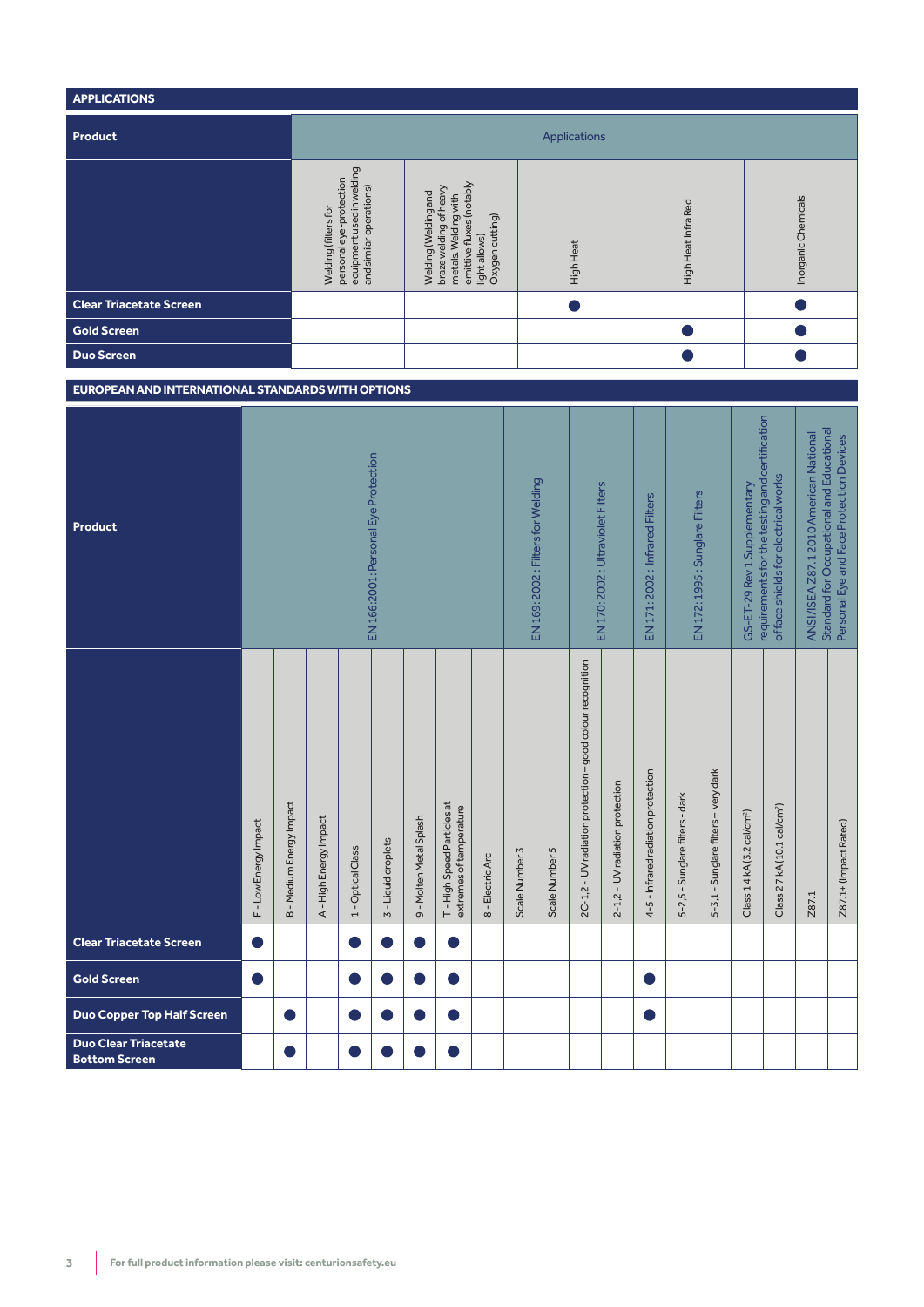#### **Care and Maintenance**

#### **Storage**

Can be stored and transported in original packaging at ambient temperature (0°C to + 30°C). They may be stored in the dark for up to 5 years. Storage in direct sunlight, extremes of temperature and in a fashion that is liable to distort is not recommended.

#### **Lifetime:**

These products have been designed to have an in-use life of up to 5 years. It is recommended that after 5 years the product is destroyed. Excessive wear and tear can considerably reduce the lifespan of the product.

## **Cleaning:**

Clean using warm soapy water and soft cloth. Care must be taken to avoid scratching.

#### **Disposal:**

Recycling is preferred when possible. Look out for the recycling symbol for material category.

#### **Packaging**

| Product                                   | Individual product<br>packaging dimensions | Individual bagged<br>weight including<br>product | Outer box<br>dimensions | Outer box weight<br>including product | Number of<br>products in outer<br>packaging |
|-------------------------------------------|--------------------------------------------|--------------------------------------------------|-------------------------|---------------------------------------|---------------------------------------------|
| <b>High Heat Carrier</b>                  | 26.5 x 22.3 x 9cm                          | $0.20$ kg                                        | 42 x 27 x 18cm          | 2.2kg                                 | 10                                          |
| <b>High Heat Carrier with Thumbscrews</b> | 26.5 x 22.3 x 9cm                          | $0.22$ kg                                        | 42 x 27 x 18cm          | 2.4 <sub>kq</sub>                     | 10                                          |
| <b>High Heat Metal Carrier</b>            | 26.5 x 24 x 9cm                            | $0.28$ kg                                        | 49 x 25.5 x 19cm        | 3.2 <sub>kq</sub>                     | 10                                          |
| <b>Clear Triacetate Screen</b>            | $40.4 \times 23 \times 1$ cm               | $0.16$ <sub>kg</sub>                             | 43.5 x 25.5 x 13cm      | 0.9 <sub>kq</sub>                     |                                             |
| <b>Gold Screen</b>                        | $40.4 \times 23 \times 1$ cm               | $0.16$ kg                                        | 43.5 x 25.5 x 2cm       | $0.2$ kg                              |                                             |
| Duo Copper / Clear Triacetate Screen      | 40.4 x 23 x 4cm                            | $0.24$ kg                                        | 43.5 x 25.5 x 4cm       | 0.28kg                                |                                             |

#### **Product Codes and Bar Codes**

| Product code | <b>Description</b>                   | Case bar code            | Unit bar code |
|--------------|--------------------------------------|--------------------------|---------------|
| 9034135      | <b>High Heat Carrier</b>             | 5055660692725            | 5055660692732 |
| 9034136      | High Heat Carrier with Thumbscrews   | 5055660692749            | 5055660692756 |
| 9946471      | High Heat Metal Carrier              | 5056375419577            | 5056375419584 |
| 9034147      | Clear Triacetate Screen              | 5055323742606            | 5055323787614 |
| 9034145      | Gold Screen                          | 5055323787829            | 5055323787836 |
| 9946566      | Duo Copper / Clear Triacetate Screen | 5056375428869            | 5056375428876 |
| 9034173      | <b>Connect Helmet Clips</b>          | $\overline{\phantom{a}}$ | 5055323787355 |
| 9034175      | Euro Helmet Clips                    | $\overline{\phantom{a}}$ | 5055323787331 |